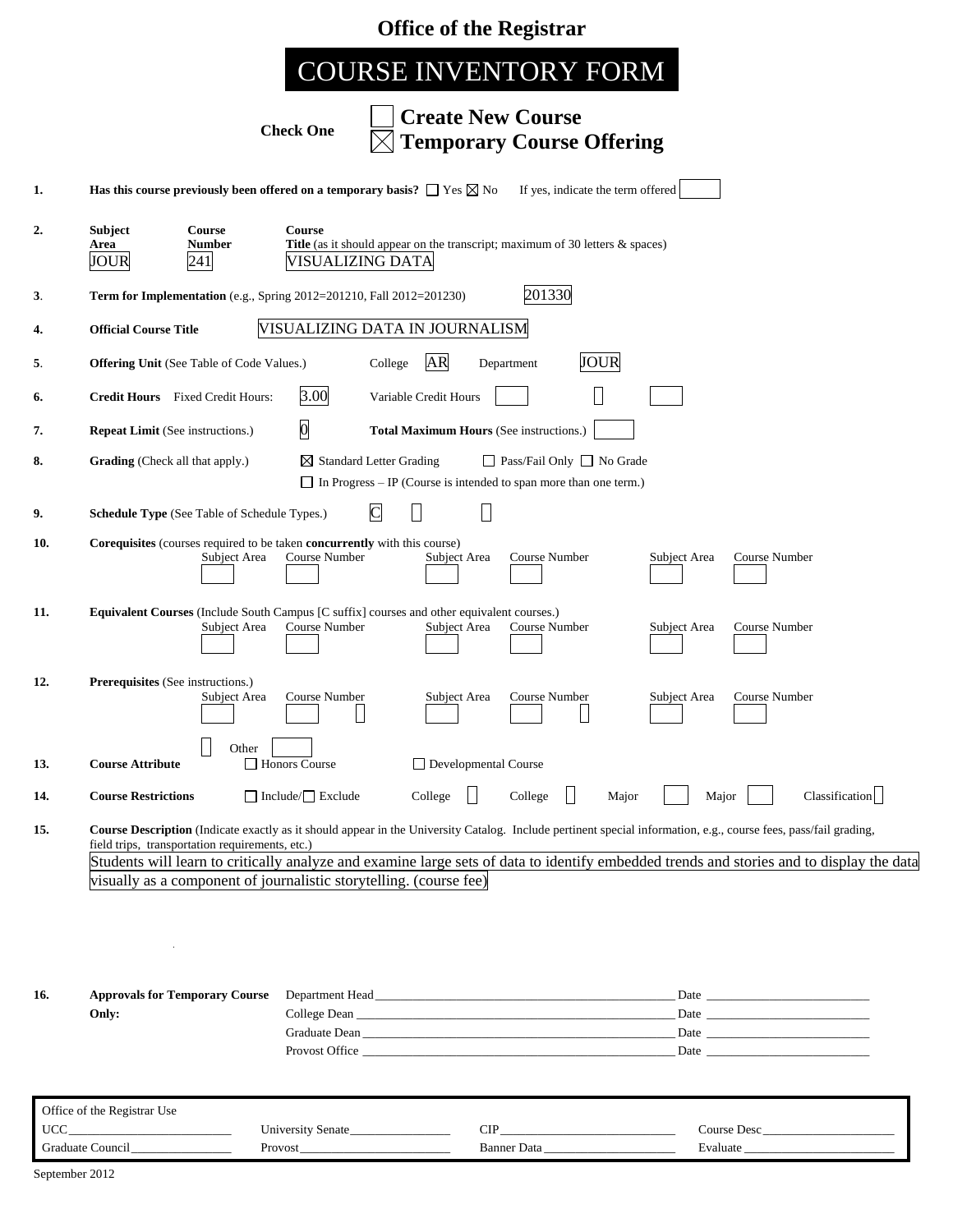# **Potter College of Arts & Letters Department of Journalism & Broadcasting Proposal to Create a Temporary Course (Information Item)**

Contact Person: Josh Meltzer, [josh.meltzer@wku.edu,](mailto:Josh.meltzer@wku.edu) 270-745-2070 (o), 270-799-9839 (c)

## **1. Identification of proposed course**

- 1.1 Course prefix (subject area) and number: JOUR 241
- 1.2 Course title: Visualizing Data in Journalism
- 1.3 Abbreviated course title: Data Visualization
- 1.4 Credit hours: 3
- 1.5 Schedule type: C Lecture/Lab
- 1.6 Prerequisites/corequisites: None
- 1.7 Course Description: Students will learn to critically analyze and examine large sets of data to identify embedded trends and stories and to display the data visually as a component of journalistic storytelling. (course fee)

## **2. Rationale**

2.1 Reason for offering this course on a temporary basis:

This course will be offered as a pilot or trial course for future course(s) on the topic of information graphics and data visualization. Processing data and synthesizing meaning from raw information has become more and more important not only for journalists, but for anyone who stands to benefit from understanding, analyzing and displaying the massive amount of statistical information available in nearly any discipline.

For journalists, being able to comprehend and find non-fiction narratives buried within data sets is no longer a specialty of a few members of a newsroom, but is becoming a base requirement for the profession. For students in other fields, learning to display statistical data that explains trends, informs decision makers or helps larger populations understand complex topics is imperative today. This course will be offered as a trial to help to understand the kinds of students such a course will attract both from within the School of Journalism & Broadcasting and from the university as a whole.

2.2 Relationship of the proposed course to courses offered in other academic units: This course will complement content producing courses in other academic areas. For non-journalists, learning to display information and data relevant to business or the sciences, for example, is key. Presentations that nearly all students produce for classes can and should display information in accurate and powerful ways. This course (JOUR 241) will help them learn to analyze and present information to audiences, no matter the discipline.

# **3. Description of proposed course**

- 3.1 Course content outline
	- I. Introduction to scope of visualizing data